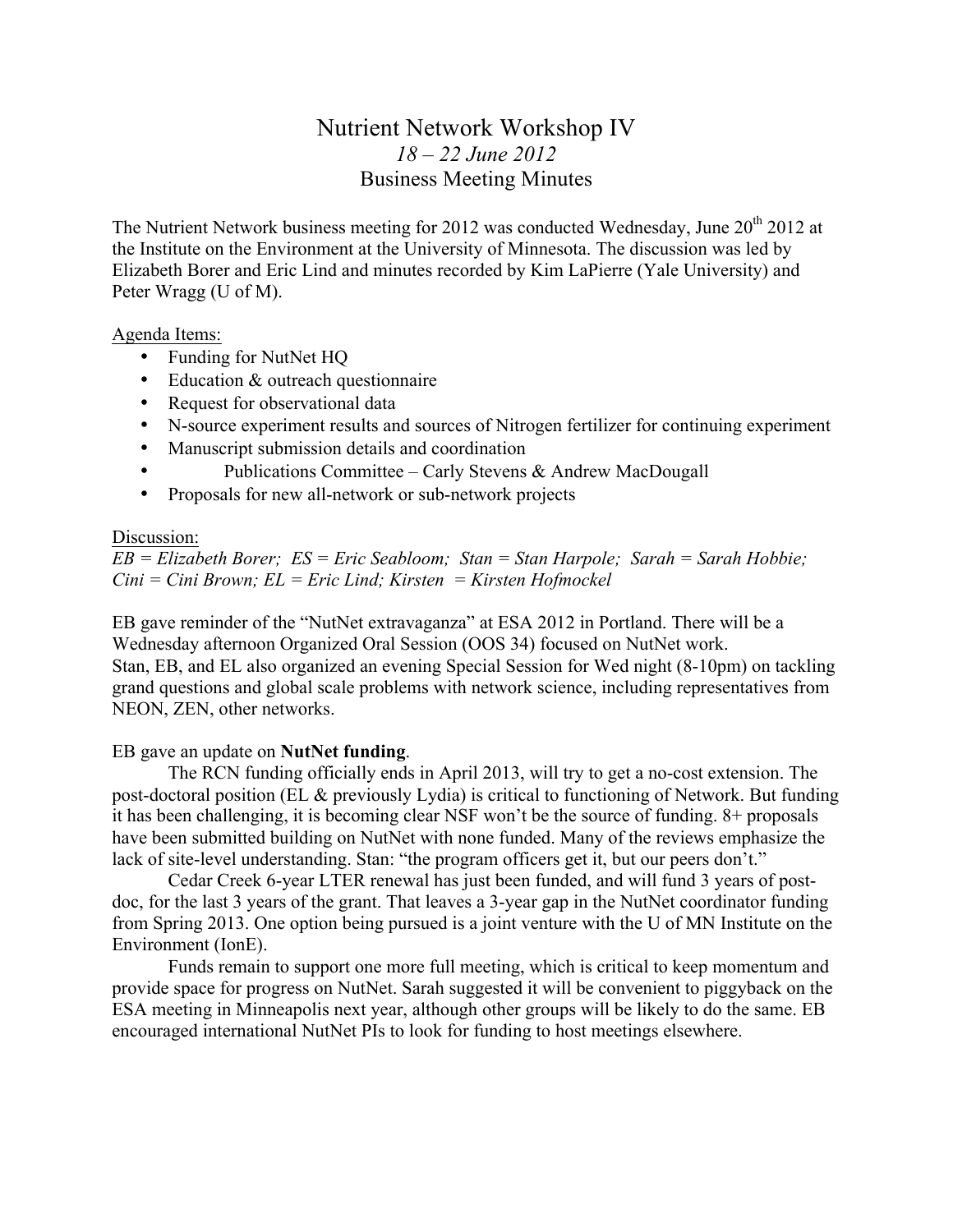#### EB discussed **New NutNet sites**

Last year three new sites were added, including one observational site during the meeting. Still, vast gaps exist in world grasslands where even minimal data collection would be extremely valuable: Russia, Mongolia, Estonia, Brazil, etc. A minimum of 10 square meter quadrats (*postscript: >5m apart*) of cover could be considered a NutNet observational dataset.

## EB, ES, Sarah, Kirsten, Stan, others discussed **sources of nitrogen fertilizer**

ES and Stan conducted a sub-experiment to test the difference between ammonium nitrate, calcium nitrate, and slow-release urea. No differences were found in effect on biomass or %cover across four sites. This will be reported as an appendix to an experimental paper. Kirsten suggested that even where above-ground processes do not differ, soil processes could be affected, especially since with urea there is a carbon source as well as a nitrogen source being added.

One problem for global synthesis is that time-release urea seems unavailable across much of Asia, leading to a confounding of region with nitrogen source. ES suggested regular urea might be an option, but the problem is that raw urea volatilizes so that the rate might not be equivalent in a once/year application. Sarah said this is because the N has to be broken down, but that it is usually a problem only at high pH, and that the NutNet rates are high enough that it might not matter. Kirsten agreed. Discussion about whether the source needs to be changed, whether multiple applications of urea would be possible or necessary, with the conclusion that Sarah and Kirsten would investigate further.

Stan noted that the issue of micronutrient re-application should be discussed at a future meeting. ES suggested waiting until soil chemistry analyses are returned from post-treatment soils, so that K+micros plots can be compared to non-micros plots, and if levels are not different they can be re-added.

#### EB and Stan discussed a potential **collaboration with EPA**

Stan: Chris Clark (EPA) is investigating low rates of deposition to be matched with atmospheric N, which would be lower than the "agricultural" rates NutNet is using. A key question is whether response to nitrogen is linear or non-linear, and if non-linear where the threshold of response would be. ES described how a lot of EPA data is based on aquatic systems since there is little terrestrial data. There may be money to fund an extension of NutNet to investigate these questions. Two sites (cbgb and cedar creek) have extra N treatments (1 g yr and  $5 g/m2 / yr$  in addition to the standard 10 g). Initial results at both sites show response to 1g is almost as much as 10g. However the effects of the highest levels also decrease over time. EB reminded that Cedar Creek has long-term data with which this can be put into context.

Discussion of how to best collect additional N data in NutNet ensued. Justin Wright asked about adding N to site-specific subplots of all plots, but Stan suggested that could compromise the controls due to leaching, gopher attraction, etc. Robin Marushia asked whether both 1g and 5g would be needed, but Stan indicated that only the 1g would be sufficient. Representatives present for the meeting seemed to have general interest in pursuing this.

## Stan discussed the possibility of **directly measuring site-level N deposition**

This can be done with a simple funnel with exchange resin, set out for up to a year and analyzed with chromatography. This only measures wet deposition; Carly Stevens suggested that dry deposition funnels are also available cheaply but require changing up to four times a year so